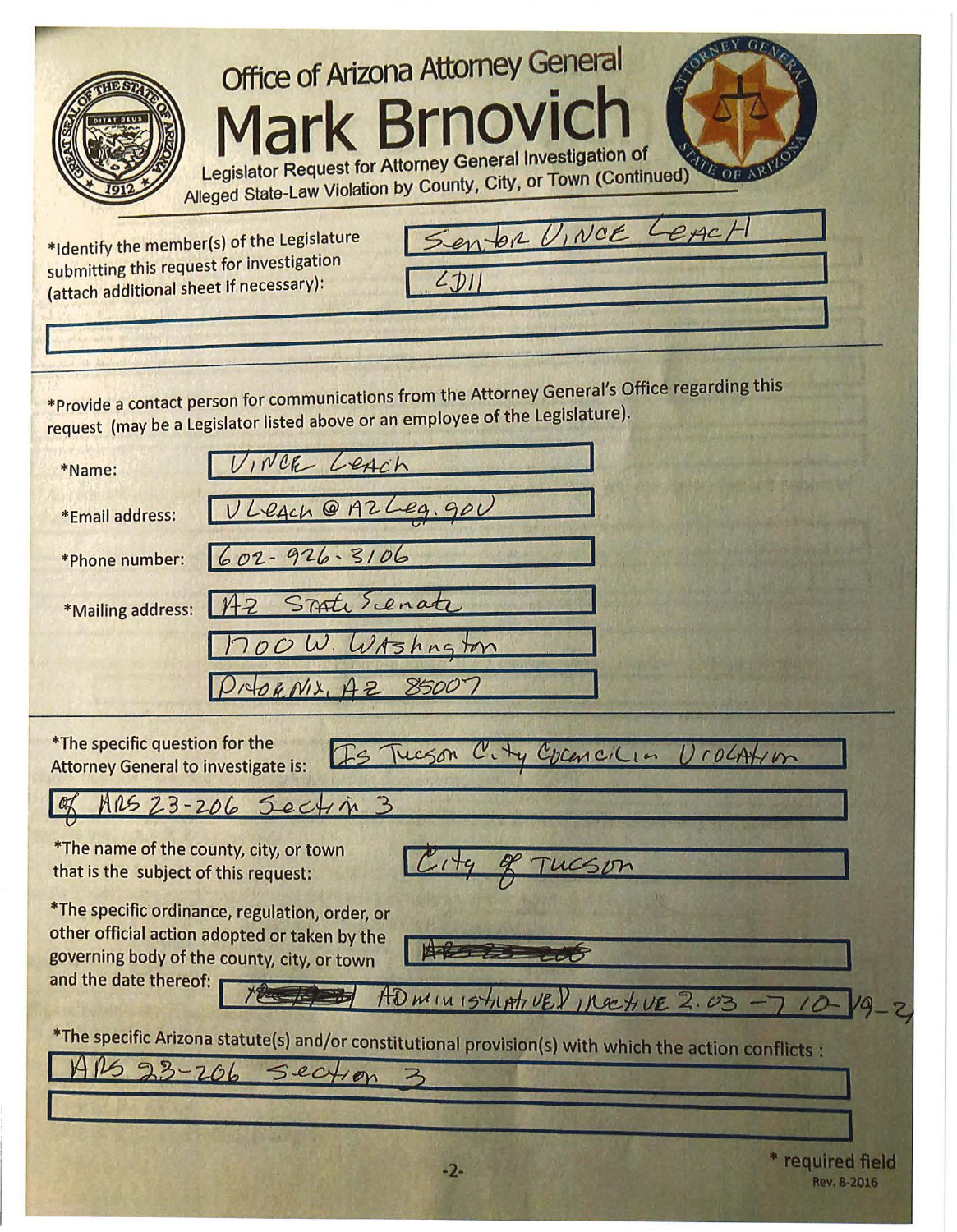| <b>Office of Arizona Attorney General</b>                                                                                                                                                       |
|-------------------------------------------------------------------------------------------------------------------------------------------------------------------------------------------------|
|                                                                                                                                                                                                 |
| <b>Mark Brnovich</b>                                                                                                                                                                            |
| <b>Legislator Request for Attorney General Investigation of</b><br><b>MAL OF AV</b><br>Alleged State-Law Violation by County, City, or Town (Continued)                                         |
| *All relevant facts of which you are aware (attach separate sheet if necessary):                                                                                                                |
| SEE ATTacked Ann, Foster Letter                                                                                                                                                                 |
| City of Tucson Dated 10-20-21                                                                                                                                                                   |
|                                                                                                                                                                                                 |
|                                                                                                                                                                                                 |
|                                                                                                                                                                                                 |
|                                                                                                                                                                                                 |
| *All relevant legal authority, including federal and state case law, of which you are aware (attach separate<br>sheet if necessary):                                                            |
|                                                                                                                                                                                                 |
|                                                                                                                                                                                                 |
|                                                                                                                                                                                                 |
| * Any litigation involving this issue of which you are aware (include case name, number, and court where                                                                                        |
| filed):                                                                                                                                                                                         |
|                                                                                                                                                                                                 |
| Check this box if you are attaching supporting documentation.                                                                                                                                   |
| NOTE: This form and other information submitted to the Attorney General's Office is subject to the public                                                                                       |
| records law, A.R.S. § 39-121 et seq.                                                                                                                                                            |
| I, a current member of the Legislature, verify that I and the other Legislators listed on the previous<br>page (if any) are submitting this request for investigation under A.R.S. § 41-194.01. |
| *First Name:<br>*Last Name: LeAch                                                                                                                                                               |
| *Signature:<br>Date:                                                                                                                                                                            |
| $-2 - 2$                                                                                                                                                                                        |
| Please submit the completed form to:<br>Arizona Attorney General's Office                                                                                                                       |
| Attn: Appeals and Constitutional Litigation/A.R.S. 41-194.01<br>2005 North Central Avenue                                                                                                       |
| Phoenix, AZ 85004                                                                                                                                                                               |
| governmentaccountability@azaggov                                                                                                                                                                |
| * required field<br>$-3-$<br><b>Rev. 8-2016</b>                                                                                                                                                 |
|                                                                                                                                                                                                 |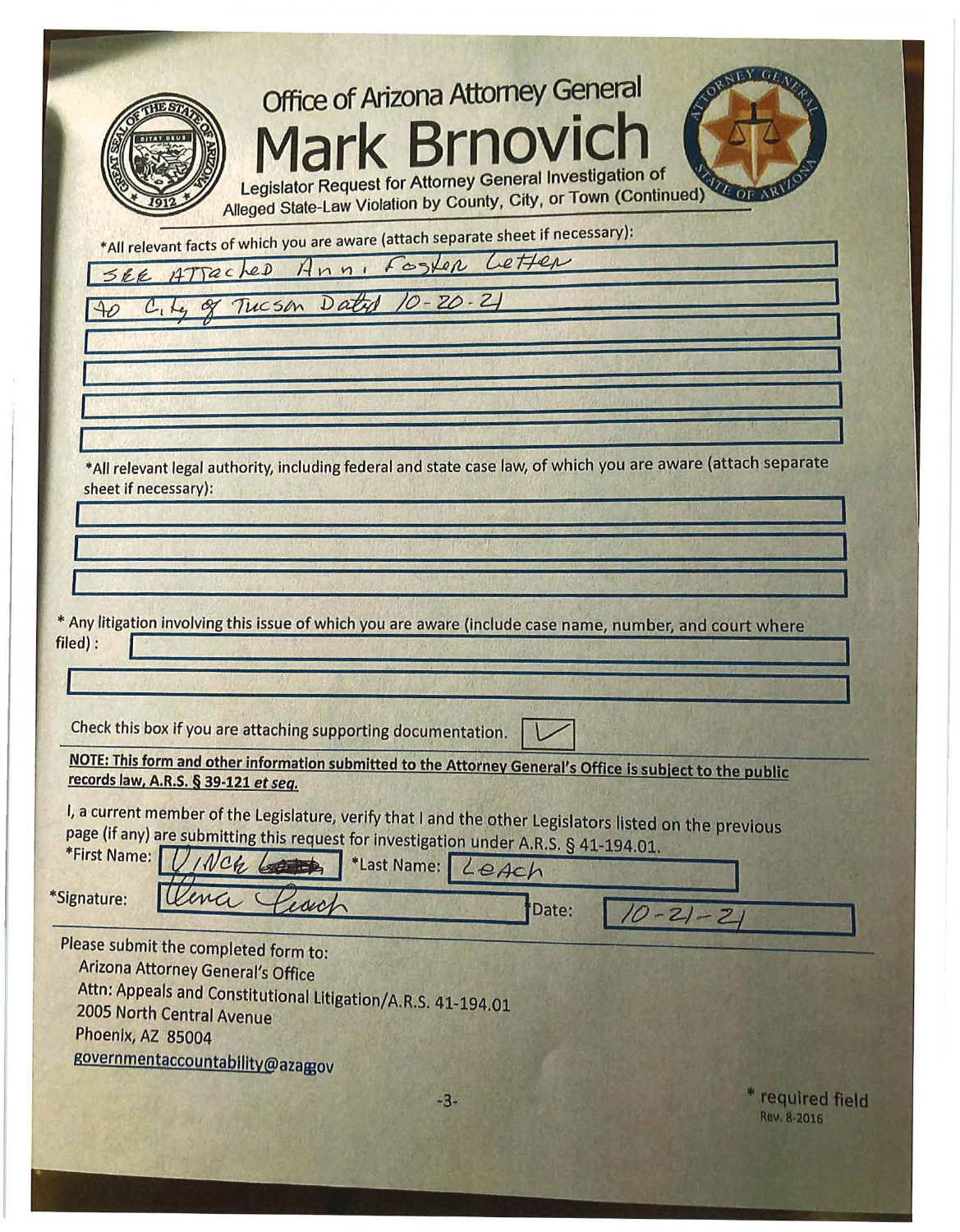

## **STATE OF ARIZONA OFFICE OF THE GOVERNOR**

DOUGLAS A. DUCEY **GOVERNOR** 

**EXECUTIVE OFFICE** 

October 20, 2021

Mike G. Rankin City Attorney **City of Tucson** P.O. Box 27210 Tueson, AZ 85726

Via email mailto mike rankinsi tucsona: gov and U.S. Mail

Dear Mr. Rankin.

I write to bring information to your attention regarding the recent Tucson City Council study session held on October 19, 2021 and more specifically agenda item 8, Proposed Revisions to Administrative Directive 2.03-7 Relating to Vaccination Requirements for City Employees; Discipline for Failure to Comply; and Other Mitigation Measures and Administrative Requirements...

As part of agenda item 8 a memo from City Manager Michael Ortega to the Mayor and City Council outlines that a majority of employees who are being considered for termination under the City's mandatory vaccine policy requested exemptions or accomodations and were denied. Additionally, the Legal Considerations section on page 4 states:

At this time, the City can in fact enforce the requirements described in this Memorandum and can establish additional consequences and penalties for City employees who fail to come into compliance with the vaccination policy. The state law (A.R.S. Sec. 36-681) that was adopted by the Legislature under Senate Bill 1824 and that would otherwise prohibit the City from requiring any person to be vaccinated against COVID-19 has been declared void and unenforceable by order of the Maricona County Superior Court. The appeal from this order is now pending in front of the Arizona Supreme Court, with oral arguments scheduled for November 2, 2021.

Although the information concerning A.R.S. § 36-681 and the pending litigation at the Arizona Supreme Court is correct, there is relevant information that is missing from these legal considerations that affects the city's ability to take action under such a policy.

First, only sections 12 and 13 of Senate Bill 1824 were deemed unconstitutional. Section 3 is still in effect and establishes A.R.S. § 23-206, which states:

> 1700 WEST WASHINGTON STREET, PHOENIX, ARIZONA 85007 602-542-4331 \* www.azgovernor.gov